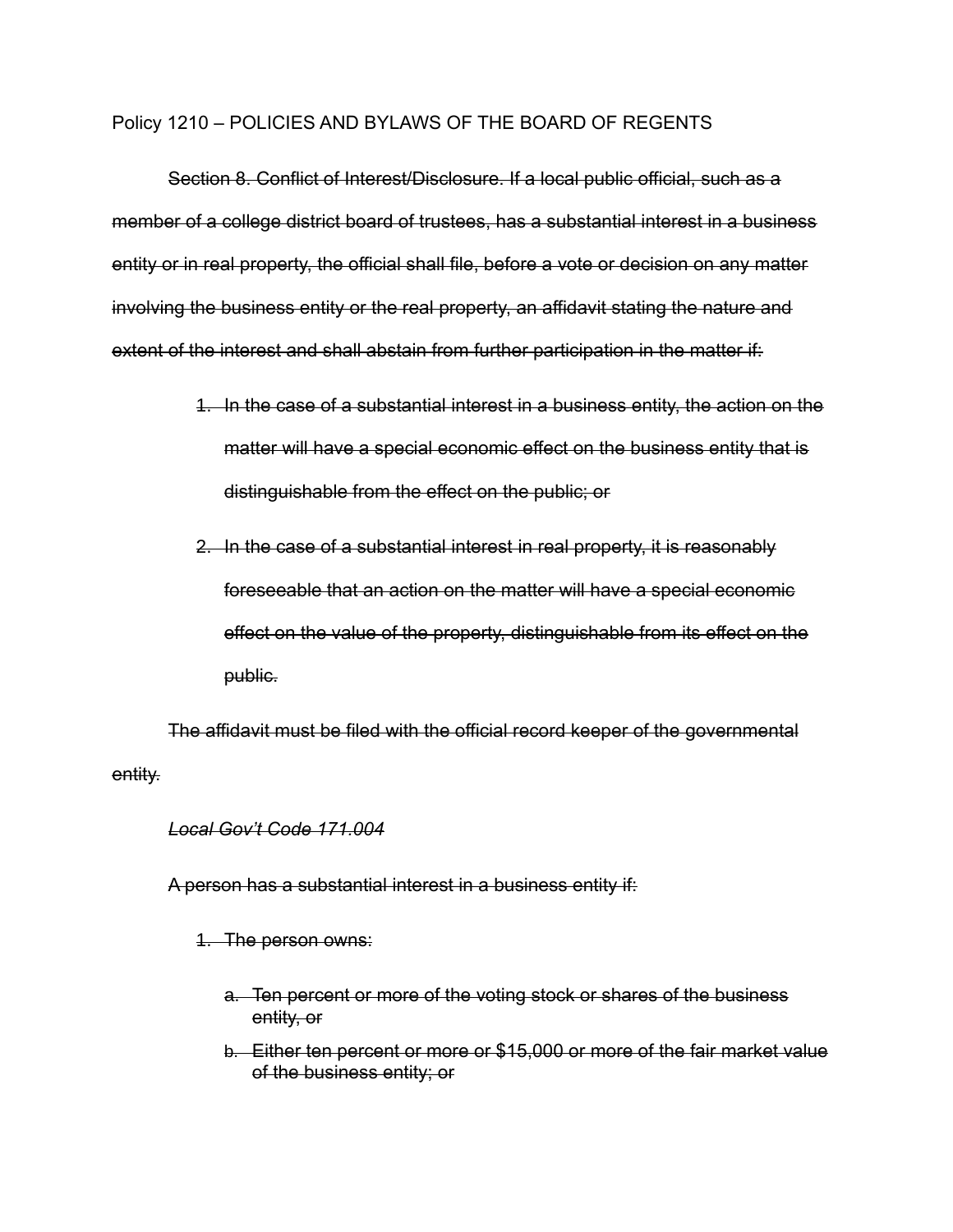c. Funds received by the person from the business entity exceed ten percent of the person's gross income for the previous year.

A person has a substantial interest in real property if the interest is an equitable or legal ownership with a fair market value of \$2,500 or more.

A local public official is considered to have a substantial interest if a person related to the official in the first degree by consanguinity or affinity, as determined under Government Code Chapter 573 [see DBE], has a substantial interest as defined above.

#### *Local Gov't Code 171.002*

"Local public official" means a member of the governing body or another officer, whether elected, appointed, paid, or unpaid, of any district (including a school district), central appraisal district, or other local governmental entity, including a college district, who exercises responsibilities beyond those that are advisory in nature. *Local Gov't Code 171.001(1)*

"Business entity" means a sole proprietorship, partnership, firm, corporation, holding company, joint-stock company, receivership, trust, or any other entity recognized by law. *Local Gov't Code 171.001(2)*

A public entity, such as a city, school district, or state institution of higher education, whose purpose is not to produce financial benefits for private persons is not a business entity. *Atty. Gen. Op. GA-826 (2010), GA-31 (2003), DM-267 (1993), JM-852 (1988)*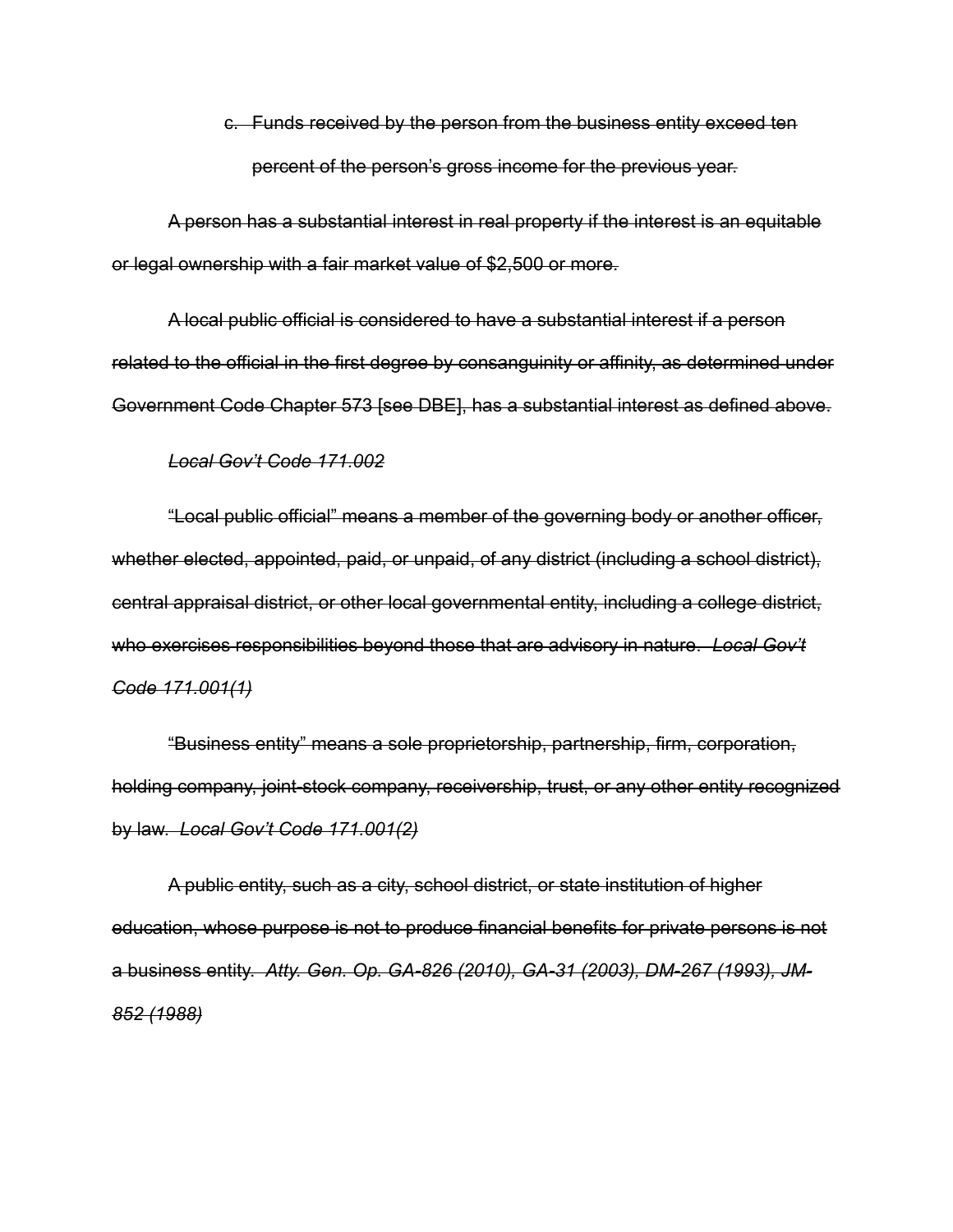If a local public official is required to file and does file an affidavit, the official is not required to abstain from further participation in the matter requiring the affidavit if a majority of the members of the governmental entity of which the official is a member is composed of persons who are likewise required to file and do file affidavits of similar interests on the same official action. *Local Gov't Code 171.004(c)*

The governing body of a governmental entity shall take a separate vote on any budget item specifically dedicated to a contract with a business entity in which a member of the governing body has a substantial interest. The affected member may not participate in that separate vote. The member may vote on a final budget if the member has complied with Local Government Code Chapter 171, described herein, and the matter in which the member is concerned has been resolved. *Local Gov't Code 171.005*

A local public official commits an offense if the official knowingly:

- 1. Violates Local Government Code 171.004, above;
- 2. Acts as surety for a business entity that has work, business, or a contract with the governmental entity; or
- 3. Acts as surety on any official bond required of an officer of the governmental entity.

### *Local Gov't Code 171.003(a)*

The finding by a court of a violation under Chapter 171 does not render an action of the governmental body voidable unless the measure that was the subject of an action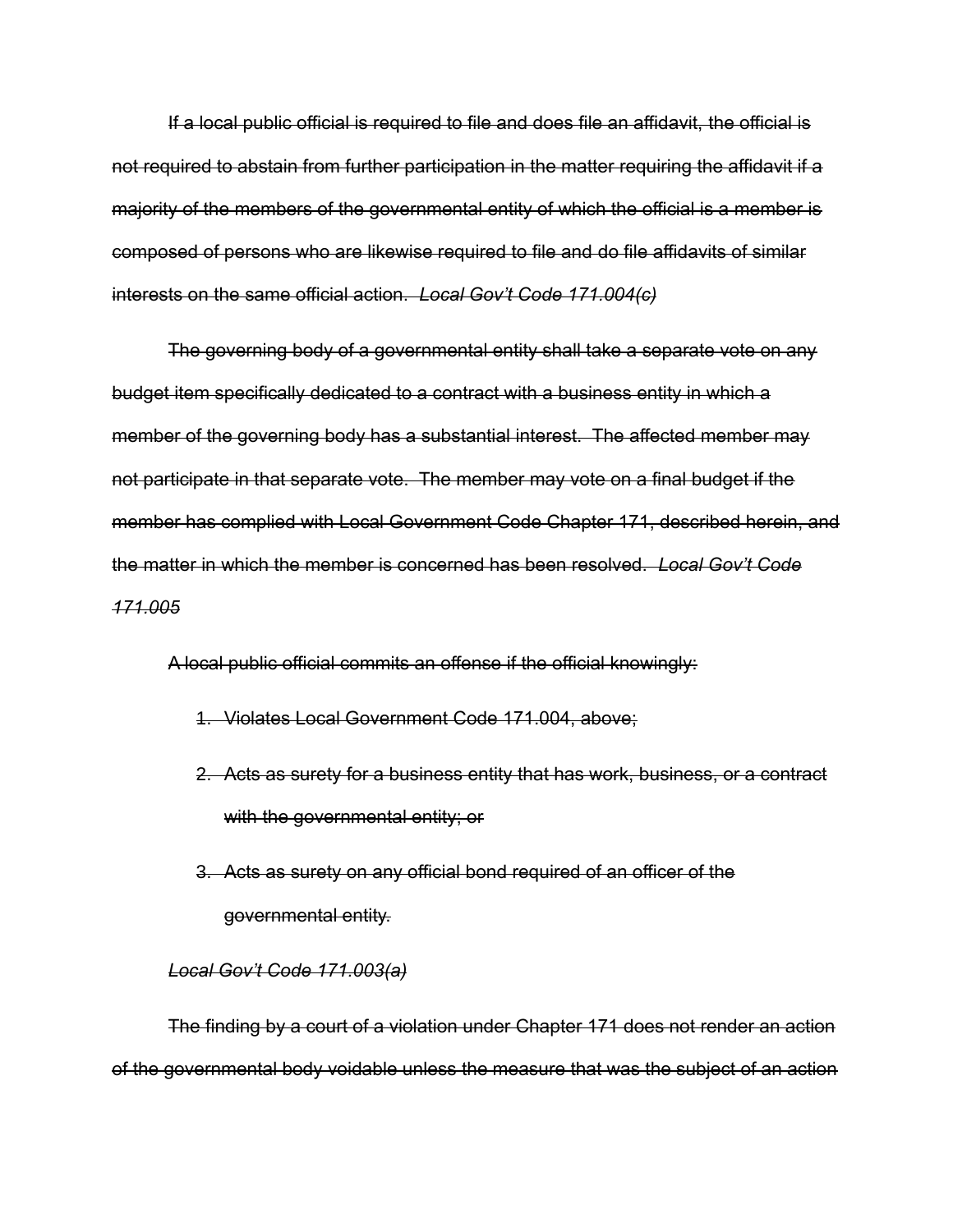involving a conflict of interest would not have passed the governing body without the vote of the person who violated the chapter. *Local Gov't Code 171.006*

A local government officer shall file a conflicts disclosure statement with respect to a vendor if the vendor enters into a contract with the local governmental entity or the local governmental entity is considering entering into a contract with the vendor; and the person:

Has an employment or other business relationship with the local government officer or a family member of the officer that results in the officer or family member receiving taxable income, other than investment income, that exceeds \$2,500 during the 12-month period preceding the date that the officer becomes aware that a contract between the local governmental entity and vendor has been executed or the local governmental entity is considering entering into a contract with the vendor;

Has given to the local government officer or a family member of the officer one or more gifts that have an aggregate value of more than \$100 in the 12-month period preceding the date the officer becomes aware that a contract between the local governmental entity and vendor has been executed; or the local governmental entity is considering entering into a contract with the vendor; or

Has a family relationship with the local government officer.

A local government officer is not required to file a conflicts disclosure statement in relation to a gift accepted by the officer or a family member of the officer if the gift is:

A political contribution as defined by Election Code Title 15; or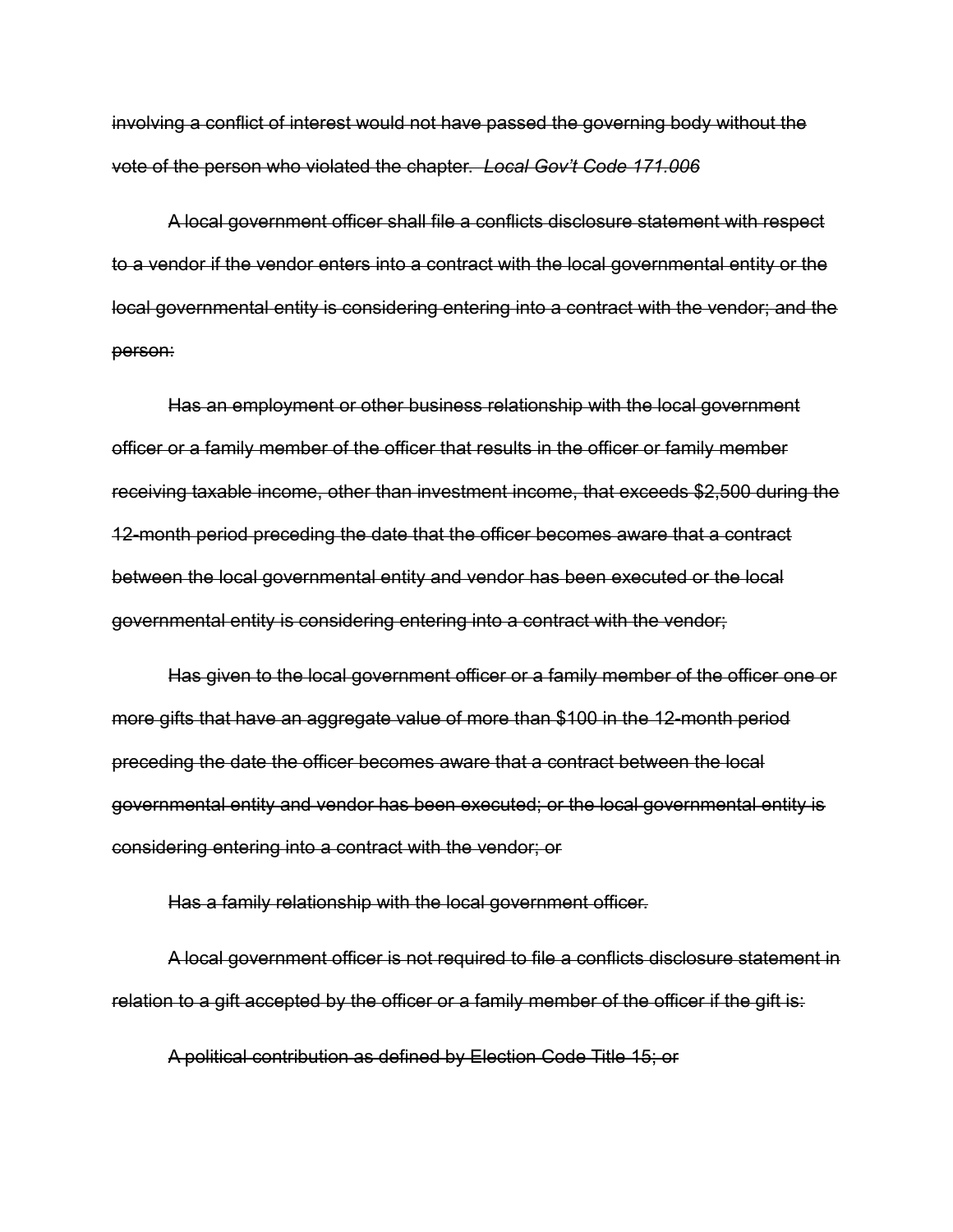Food accepted as a guest.

A local government officer is not required to file a conflicts disclosure statement if the local governmental entity or vendor described is an administrative agency created under Government Code 791.013.

A local government officer shall file the conflicts disclosure statement with the records administrator of the local governmental entity not later than 5:00 p.m. on the seventh business day after the date on which the officer becomes aware of the facts that require the filing of the statement.

The Texas Ethics Commission shall adopt the conflicts disclosure statement for local government officers for use under this section.

#### *Local Gov't Code 176.002(a), .003(a)–(b), (e)*

A local government officer commits an offense if the officer is required to file a conflicts disclosure statement under Local Government Code 176.003 and knowingly fails to file the required conflicts disclosure statement with the appropriate records administrator not later than 5:00 p.m. on the seventh business day after the date on which the officer becomes aware of the facts that require the filing of the statement. It is an exception to the application of the penalty that the local government officer filed the required conflicts disclosure statement not later than the seventh business day after the date the officer received notice from the local governmental entity of the alleged violation. *Local Gov't Code 176.013(a), (f)*

"Local government officer" means a member of the governing body of a local governmental entity, including a college district; a director, superintendent,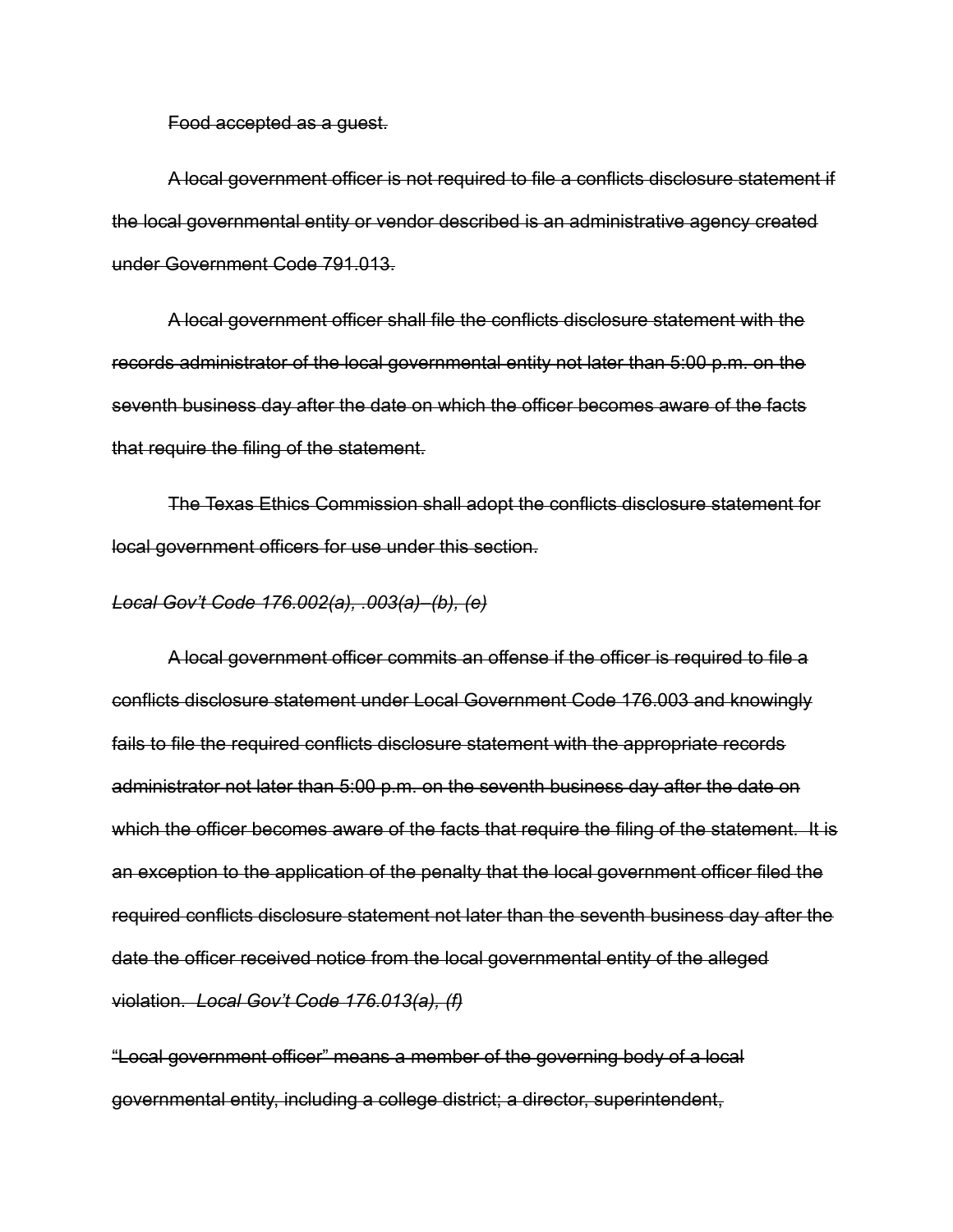administrator, president, or other person designated as the executive officer of the local governmental entity; or an agent of a local governmental entity who exercises discretion in the planning, recommending, selecting, or contracting of a vendor. *Local Gov't Code 176.001(4)*

"Agent" means a third party who undertakes to transact some business or manage some affair for another person by the authority or on account of the other person. The term includes an employee. *Local Gov't Code 176.001(1)*

"Family member" means a person related to another person within the first degree by consanguinity or affinity, as described by Government Code Chapter 573, Subchapter B. [See DBE(EXHIBIT)] *Local Gov't Code 176.001(2)* 

"Family relationship" means a relationship between a person and another person within the third degree by consanguinity or the second degree by affinity, as those terms are defined by Government Code Chapter 573, Subchapter B. [See DBE(EXHIBIT)] *Local Gov't Code 176.001(3)* 

"Vendor" means a person who enters or seeks to enter into a contract with a local governmental entity. The term includes an agent of a vendor. The term includes an officer or employee of a state agency when that individual is acting in a private capacity to enter into a contract. The term does not include a state agency except for Texas Correctional Industries. *Local Gov't Code 176.001(7)*

"Records administrator" means the director, county clerk, municipal secretary, superintendent, or other person responsible for maintaining the records of the local governmental entity or another person designated by the local governmental entity to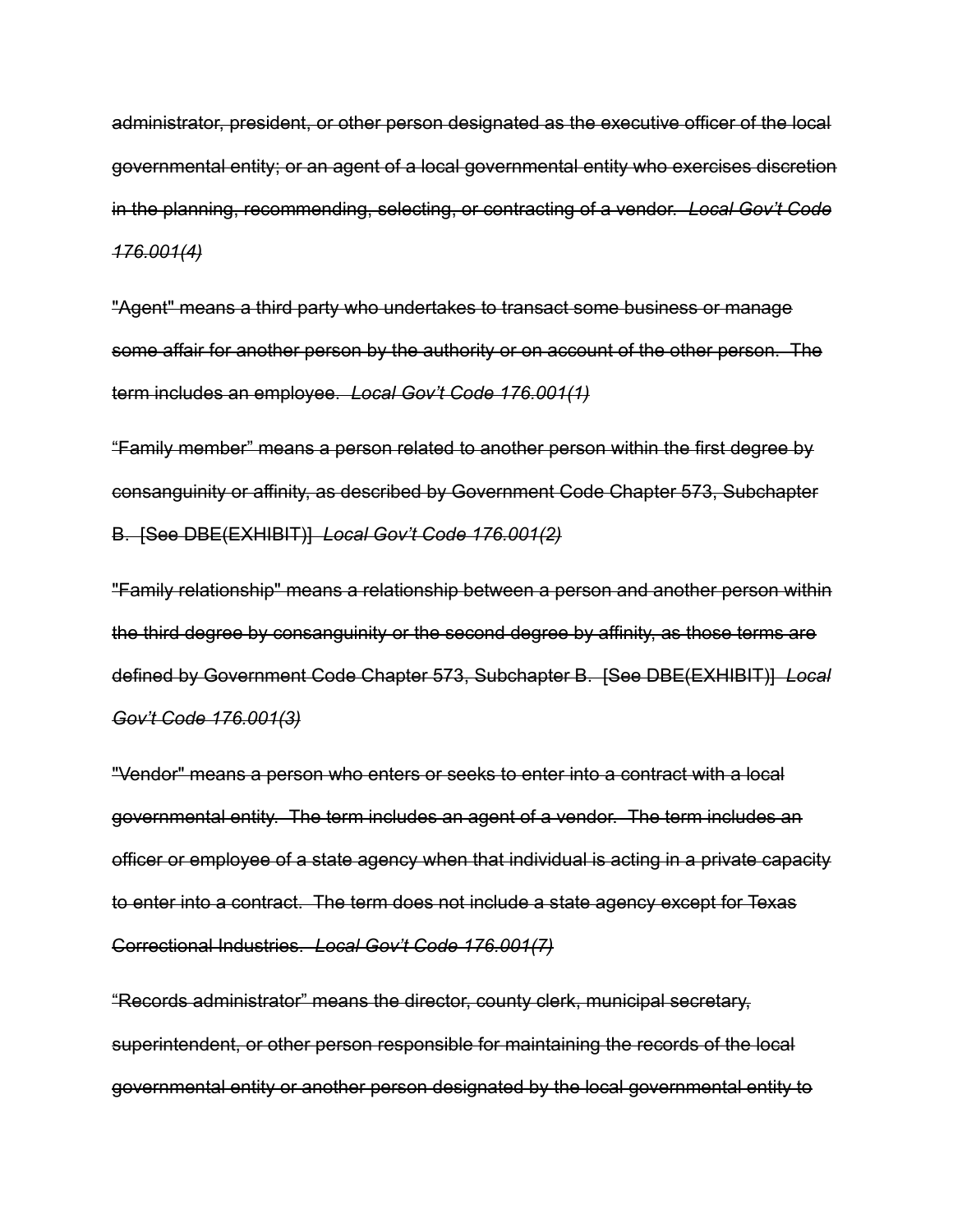maintain statements and questionnaires filed under Local Government Code Chapter 176 and perform related functions. *Local Gov't Code 176.001(5)* [See CIA]

"Gift" means a benefit offered by a person, including food, lodging, transportation, and entertainment accepted as a guest. The term does not include a benefit offered on account of kinship or a personal, professional, or business relationship independent of the official status of the recipient. *Local Gov't Code 176.001(2-b)*

"Investment income" means dividends, capital gains, or interest income generated from:

A personal or business:

Checking or savings account;

Share draft or share account; or

Other similar account;

A personal or business investment; or

A personal or business loan.

#### *Local Gov't Code 176.001(2-d)*

A local governmental entity that maintains an Internet website shall provide access to the statements and questionnaires required to be filed under Chapter 176 on that website. *Local Gov't Code 176.009*

A public servant who has a legal or equitable interest in property that is to be acquired with public funds shall file an affidavit within ten days before the date on which the property is to be acquired by purchase or condemnation. The affidavit must: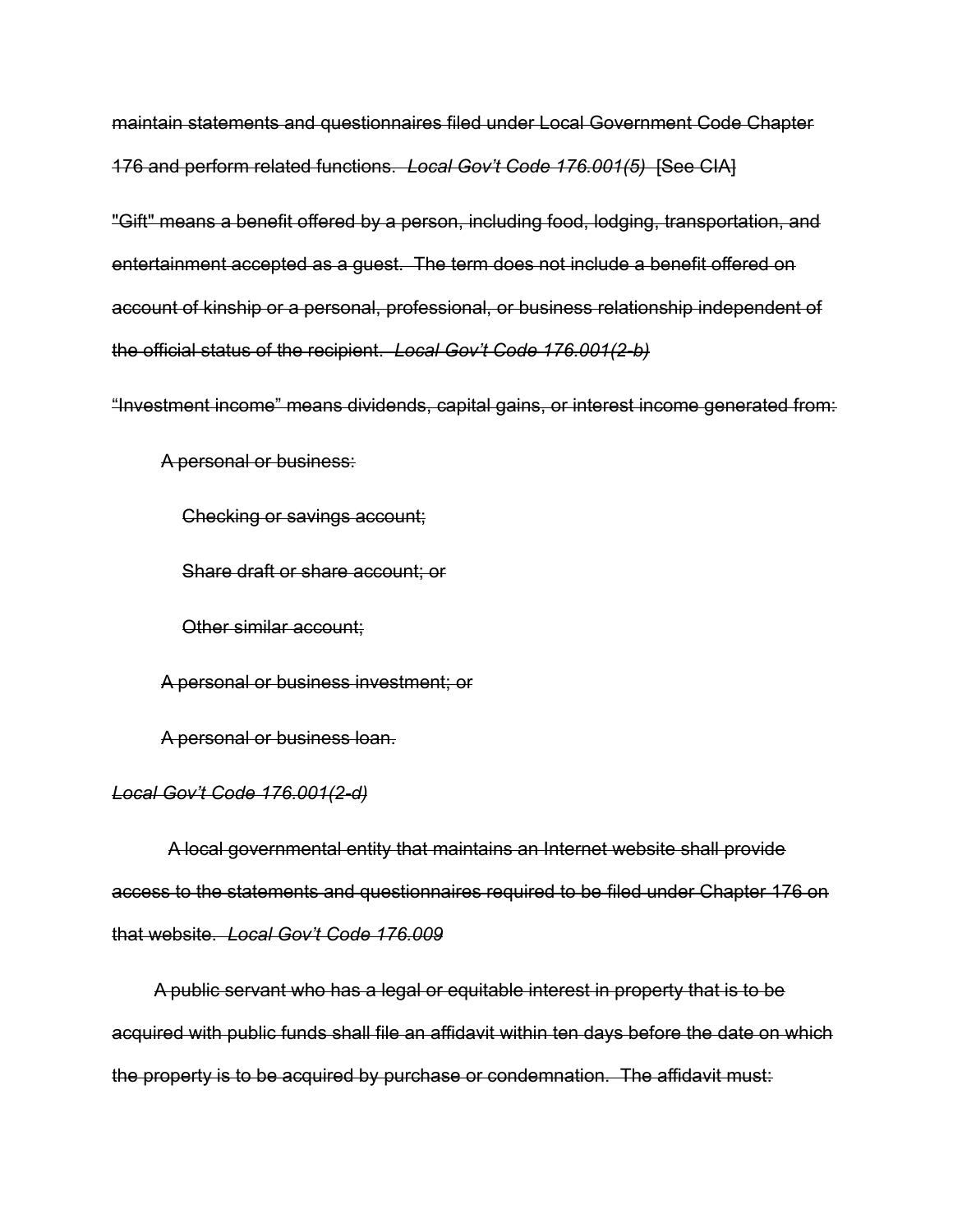State the name of the public servant;

State the public servant's office, public title, or job designation;

Fully describe the property;

Fully describe the nature, type, and amount of interest in the property, including the percentage of ownership interest;

State the date when the person acquired an interest in the property;

- Include a verification as follows: "I swear that the information in this affidavit is personally known by me to be correct and contains the information required by Section 553.002, Government Code" [see BBFA(EXHIBIT)]; and
- Contain an acknowledgment of the same type required for recording a deed in the deed records of the county.

The affidavit must be filed with the county clerk of the county in which the public servant resides and the county clerk of each county in which the property is located.

#### *Gov't Code 553.002*

A person commits an offense if the person violates Government Code 553.002, above and the person has actual notice of the acquisition or intended acquisition of the legal or equitable interest in the property. A person who violates Section 553.002 by not filing the affidavit required by that section is presumed to have the intent to commit an offense. *Gov't Code 553.003(a)–(b)*

"Public servant" means a person who is elected, appointed, employed, or designated, even if not yet qualified for or having assumed the duties of office, as: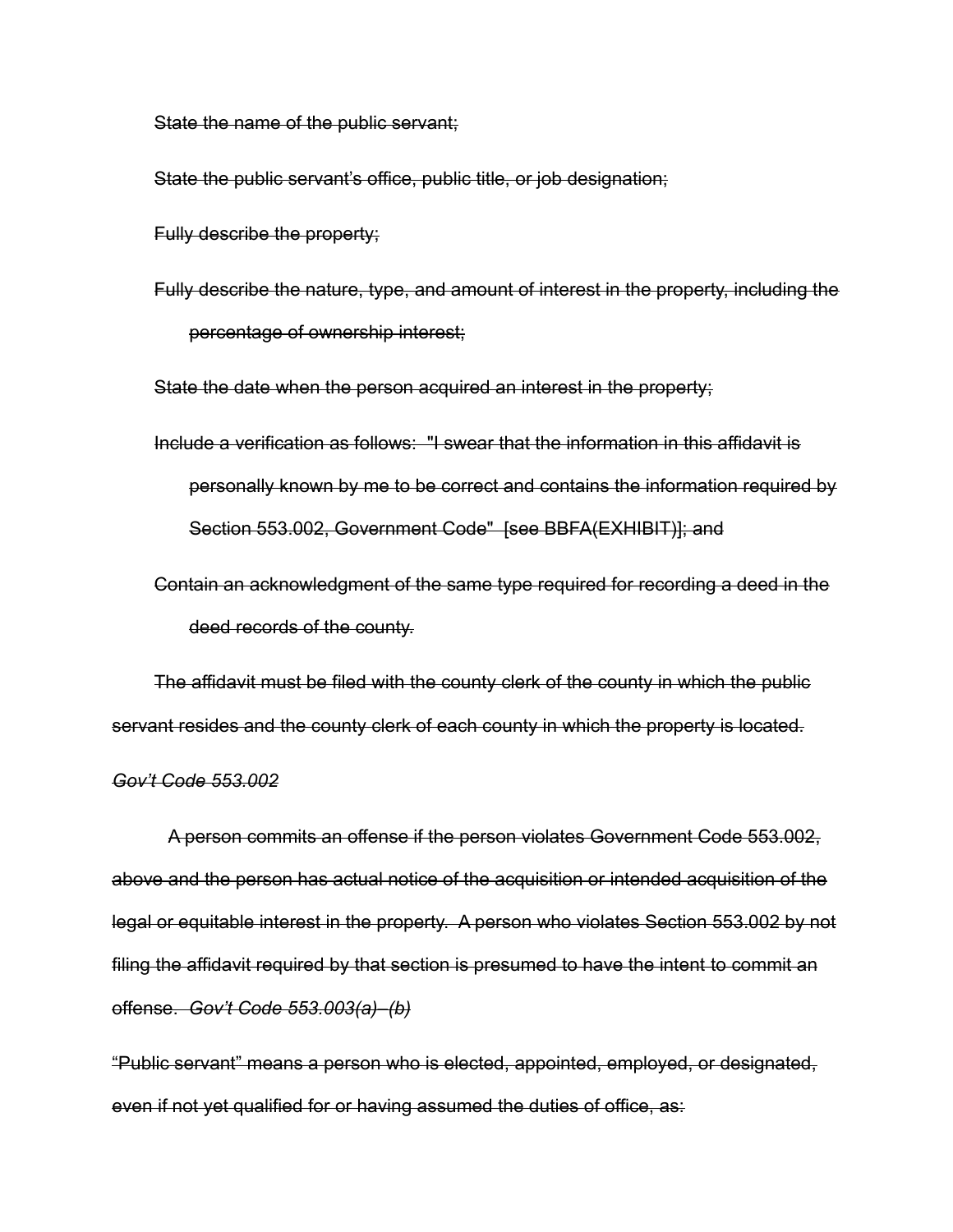A candidate for nomination or election to public office; or

An officer of government.

*Gov't Code 553.001(2)*

New Policy:

Clarendon College ETHICS CONFLICT OF INTEREST / DISCLOSURES

BBFA (LOCAL)

The presiding officer of the Board must have no contractual, employment, or personal or familial financial interest in the institution. The majority of other voting members of the Board must have no contractual, employment, or personal or familial financial interest in the institution.

If a Regent or a person related to a Regent in the first degree by either affinity or consanguinity has a substantial interest in a business entity or in real property, the Regent, before a vote or decision on any matter involving the business entity or the real property, shall file an affidavit with the Secretary of the Board of Regents stating the nature and extent of the interest and shall abstain from further participation in the matter. (Local Gov't Code 171.004)

The Board shall take a separate vote on any budget item specifically dedicated to a contract with a business entity in which a Regent has a substantial interest. The affected Regent shall not participate in the separate vote but may vote on the final budget if he/she has filed the affidavit and the matter in which he/she is concerned has been resolved. (Local Gov't Code 171.005)

A Regent who is a stockholder, officer, director, or employee of a bank that has bid to become a depository for the College shall not participate in discussion or vote on the awarding of a depository contract to said bank. (Education Code 45.204)

If a Regent has a substantial interest in a bank with which the District is considering entering into a loan or other transaction besides a depository contract, then the Regent must comply with the affidavit and abstention requirements. (Atty. Gen Op. JM-1082 (1989); Local Gov't Code 171.004)

## ETHICS BBFA CONFLICT OF INTEREST DISCLOSURES (LEGAL)

If a local public official, such as a member of a college district board of trustees, has a substantial interest in a business entity or in real property, the official shall file, before a vote or decision on any matter involving the business entity or the real property, an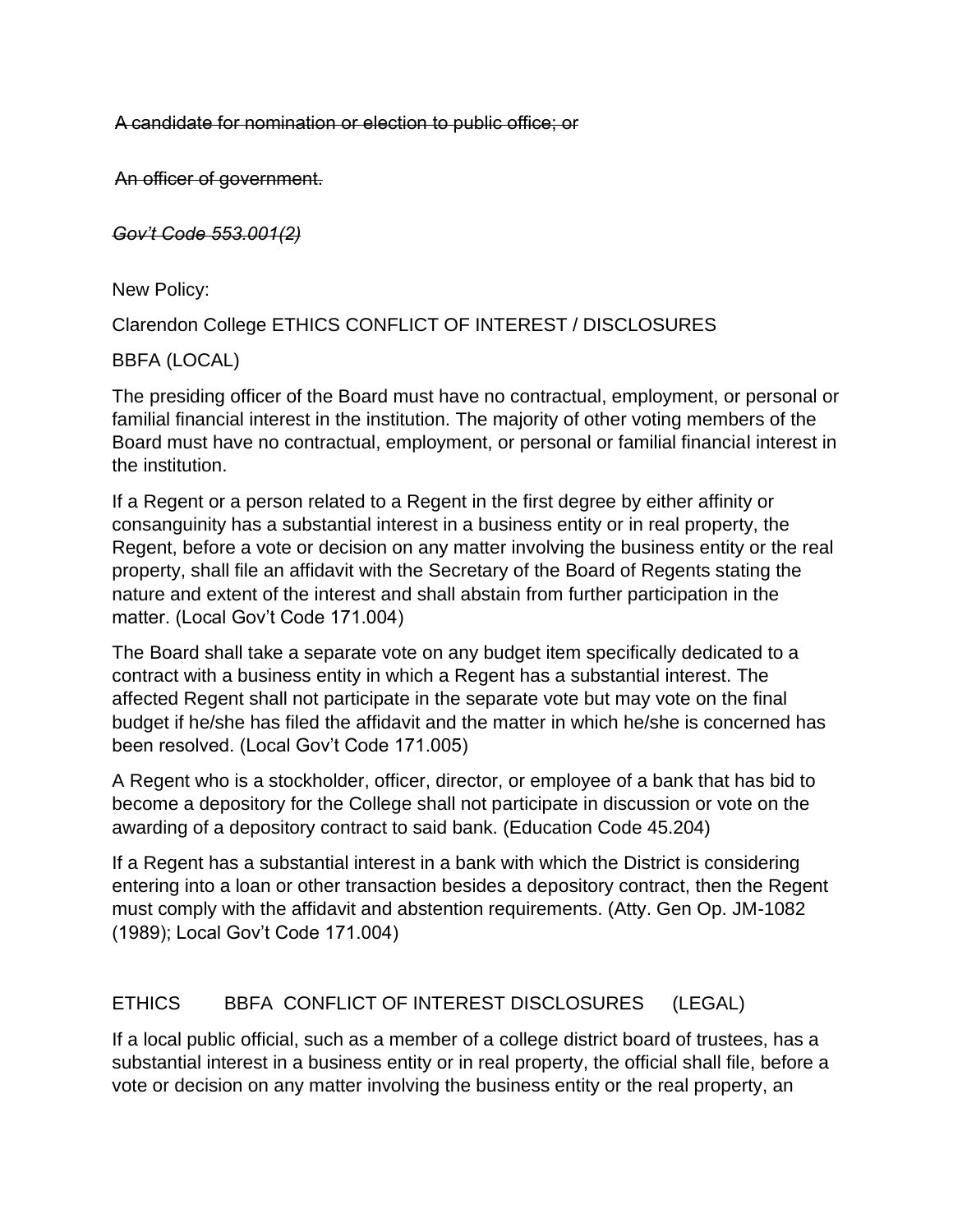affidavit stating the nature and extent of the interest and shall abstain from further participation in the matter if:

1. In the case of a substantial interest in a business entity, the action on the matter will have a special economic effect on the business entity that is distinguishable from the effect on the public; or

2. In the case of a substantial interest in real property, it is reasonably foreseeable that an action on the matter will have a special economic effect on the value of the property, distinguishable from its effect on the public.

The affidavit must be filed with the official record keeper of the governmental entity.

Local Gov't Code 171.004

**Definitions** 

"Substantial Interest"

A person has a substantial interest in a business entity if:

1. The person owns:

a. Ten percent or more of the voting stock or shares of the business entity, or

b. Either ten percent or more or \$15,000 or more of the fair market value of the business entity; or

2. Funds received by the person from the business entity exceed ten percent of the person's gross income for the previous year.

A person has a substantial interest in real property if the interest is an equitable or legal ownership with a fair market value of \$2,500 or more.

A local public official is considered to have a substantial interest if a person related to the official in the first degree by consanguinity or affinity, as determined under Government Code Chapter 573 [see DBE], has a substantial interest as defined above.

Local Gov't Code 171.002

"Local Public Official"

"Local public official" means a member of the governing body or another officer, whether elected, appointed, paid, or unpaid, of any district (including a school district), central appraisal district, or other local governmental entity, including a college district, who exercises responsibilities beyond those that are advisory in nature. Lo-cal Gov't Code 171.001(1)

"Business Entity"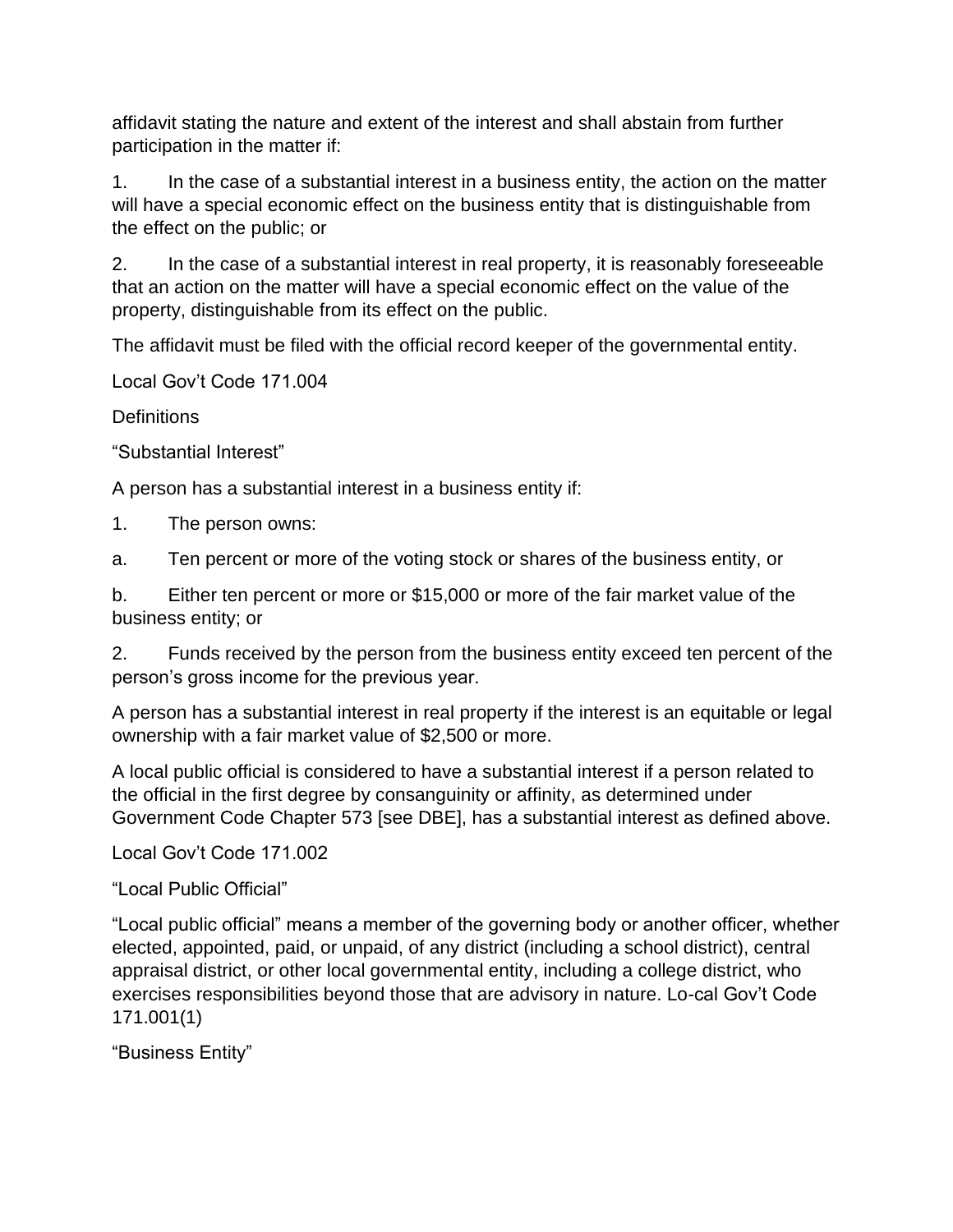"Business entity" means a sole proprietorship, partnership, firm, corporation, holding company, joint-stock company, receivership, trust, or any other entity recognized by law. Local Gov't Code 171.001(2)

A public entity, such as a city, school district, or state institution of higher education, whose purpose is not to produce financial benefits for private persons is not a business entity. Atty. Gen. Op. GA-826 (2010), GA-31 (2003), DM-267 (1993), JM-852 (1988)

## Majority Conflict

If a local public official is required to file and does file an affidavit, the official is not required to abstain from further participation in the matter requiring the affidavit if a majority of the members of the governmental entity of which the official is a member is composed of persons who are likewise required to file and do file affidavits of similar interests on the same official action. Local Gov't Code 171.004(c)

## Separate Vote on Budget

The governing body of a governmental entity shall take a separate vote on any budget item specifically dedicated to a contract with a business entity in which a member of the governing body has a substantial interest. The affected member may not participate in that separate vote. The member may vote on a final budget if the member has complied with Local Government Code Chapter 171, described herein, and the matter in which the member is concerned has been resolved. Local Gov't Code 171.005

## Violations

A local public official commits an offense if the official knowingly:

1. Violates Local Government Code 171.004, above;

2. Acts as surety for a business entity that has work, business, or a contract with the governmental entity; or

3. Acts as surety on any official bond required of an officer of the governmental entity.

Local Gov't Code 171.003(a)

## Voidable Actions

The finding by a court of a violation under Chapter 171 does not render an action of the governmental body voidable unless the measure that was the subject of an action involving a conflict of interest would not have passed the governing body without the vote of the person who violated the chapter. Local Gov't Code 171.006

Substantial Interest Declaration and Abstention under Education Code 51.923

An institution of higher education, including a college district, is not prohibited from entering into a contract or other transaction with a business entity in which a member of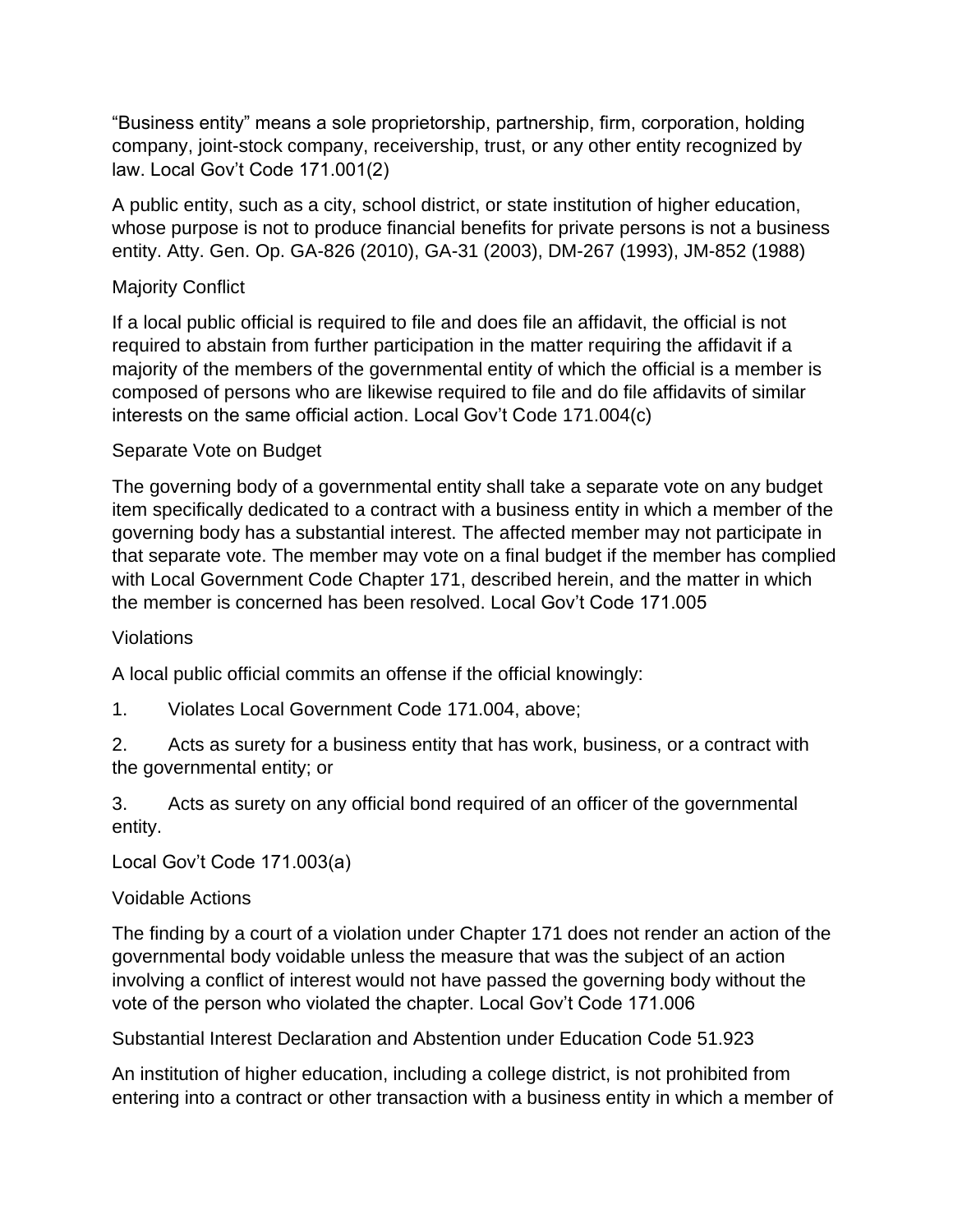the governing board of the institution of higher education has an interest if the interest is not a substantial interest or, if the interest is a substantial interest, the board member discloses that interest in a meeting held in compliance with Government Code Chapter 551 and refrains from voting on the contract or transaction requiring board approval. Any such contract or transaction requiring board approval must be approved by an affirmative majority of the board members voting on the contract or transaction.

A nonprofit corporation is not disqualified from entering into a contract or other transaction with an institution of higher education even though one or more members of the governing board of the institution of higher education also serves as a member, director, officer, or employee of the nonprofit corporation.

A violation of this section does not render an action of the governing board voidable unless the contract or transaction that was the subject of the action would not have been approved by the governing board without the vote of the member who violated this section.

Education Code 51.923(b), (d), (f)

**Definitions** 

"Substantial Interest"

For purposes of this section, a member of a governing board has a substantial interest in a business entity if:

1. The member owns one percent or more of the voting stock or shares of the business entity or owns either one percent or more or \$15,000 or more of the fair market value of the business entity;

2. Funds received by the member from the business entity exceed one percent of the member's gross income for the previous year;

3. The member is an officer of the business entity or a member of the governing board of the business entity; or

4. An individual related to the member in the first degree by consanguinity or affinity, as determined under Government Code Chapter 573 has an interest in the business entity as de-scribed by item 1, 2, or 3.

Education Code 51.923(e)

"Business Entity"

"Business entity" means any entity recognized by law through which business is conducted, including a sole proprietorship, partnership, firm, corporation, limited liability company, holding company, joint stock company, receivership, or trust. Education Code 51.923(a)(1)

Conflicts Disclosure Statement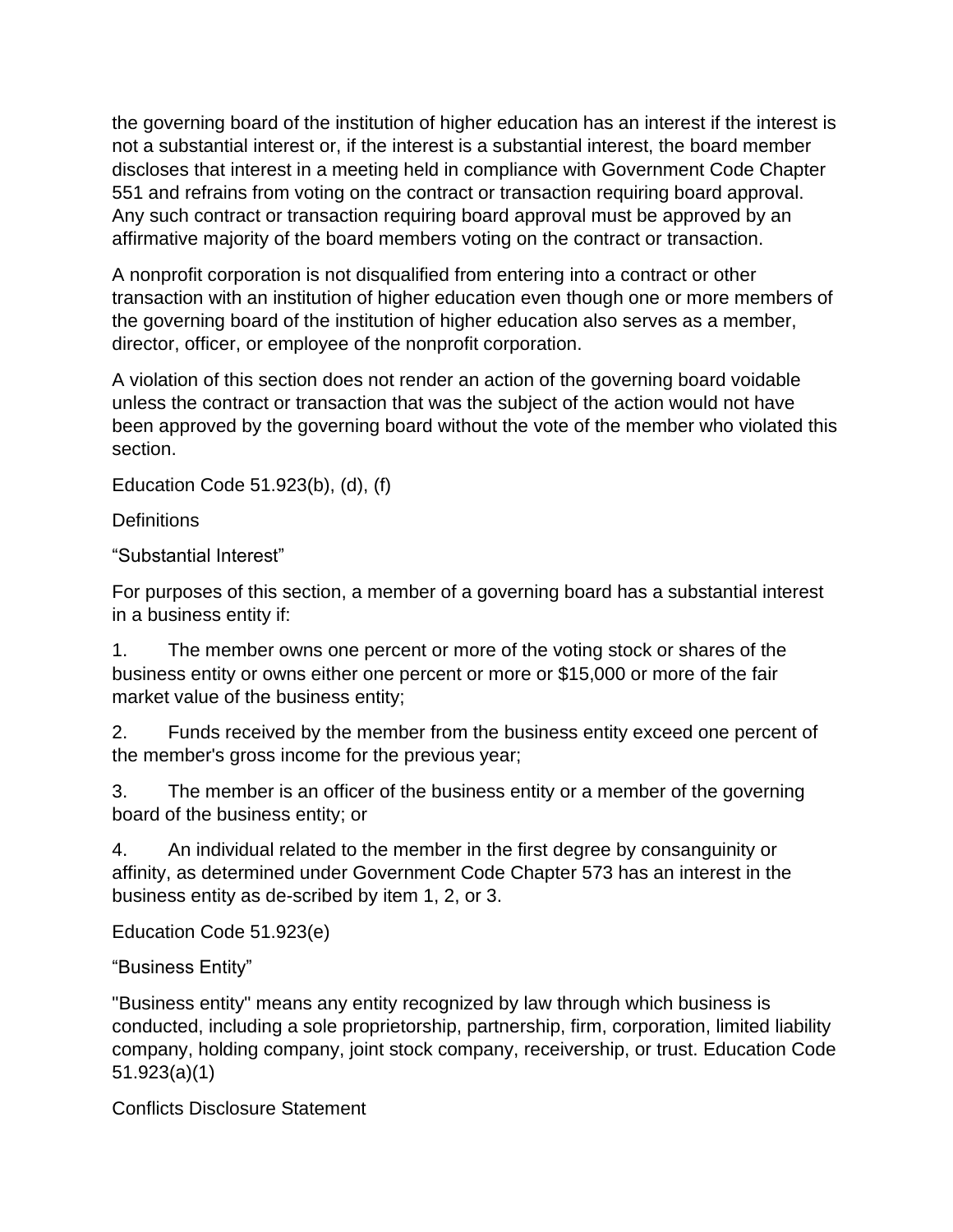A local government officer shall file a conflicts disclosure statement with respect to a vendor if the vendor enters into a contract with the local governmental entity or the local governmental entity is considering entering into a contract with the vendor; and the person:

1. Has an employment or other business relationship with the local government officer or a family member of the officer that results in the officer or family member receiving taxable in-come, other than investment income, that exceeds \$2,500 during the 12-month period preceding the date that the officer becomes aware that a contract between the local governmental entity and vendor has been executed or the local govern-mental entity is considering entering into a contract with the vendor;

2. Has given to the local government officer or a family member of the officer one or more gifts that have an aggregate value of more than \$100 in the 12-month period preceding the date the officer becomes aware that a contract between the local governmental entity and vendor has been executed; or the local governmental entity is considering entering into a contract with the vendor; or

3. Has a family relationship with the local government officer.

A local government officer is not required to file a conflicts disclosure statement in relation to a gift accepted by the officer or a family member of the officer if the gift is:

- 1. A political contribution as defined by Election Code Title 15; or
- 2. Food accepted as a guest.

A local government officer is not required to file a conflicts disclosure statement if the local governmental entity or vendor described is an administrative agency created under Government Code 791.013.

A local government officer shall file the conflicts disclosure statement with the records administrator of the local governmental entity not later than 5:00 p.m. on the seventh business day after the date on which the officer becomes aware of the facts that require the filing of the statement.

The Texas Ethics Commission shall adopt the conflicts disclosure statement for local government officers for use under this section.

Local Gov't Code 176.002(a), .003(a)–(b), (e)

Violations

A local government officer commits an offense if the officer is re-quired to file a conflicts disclosure statement under Local Government Code 176.003 and knowingly fails to file the required conflicts disclosure statement with the appropriate records administrator not later than 5:00 p.m. on the seventh business day after the date on which the officer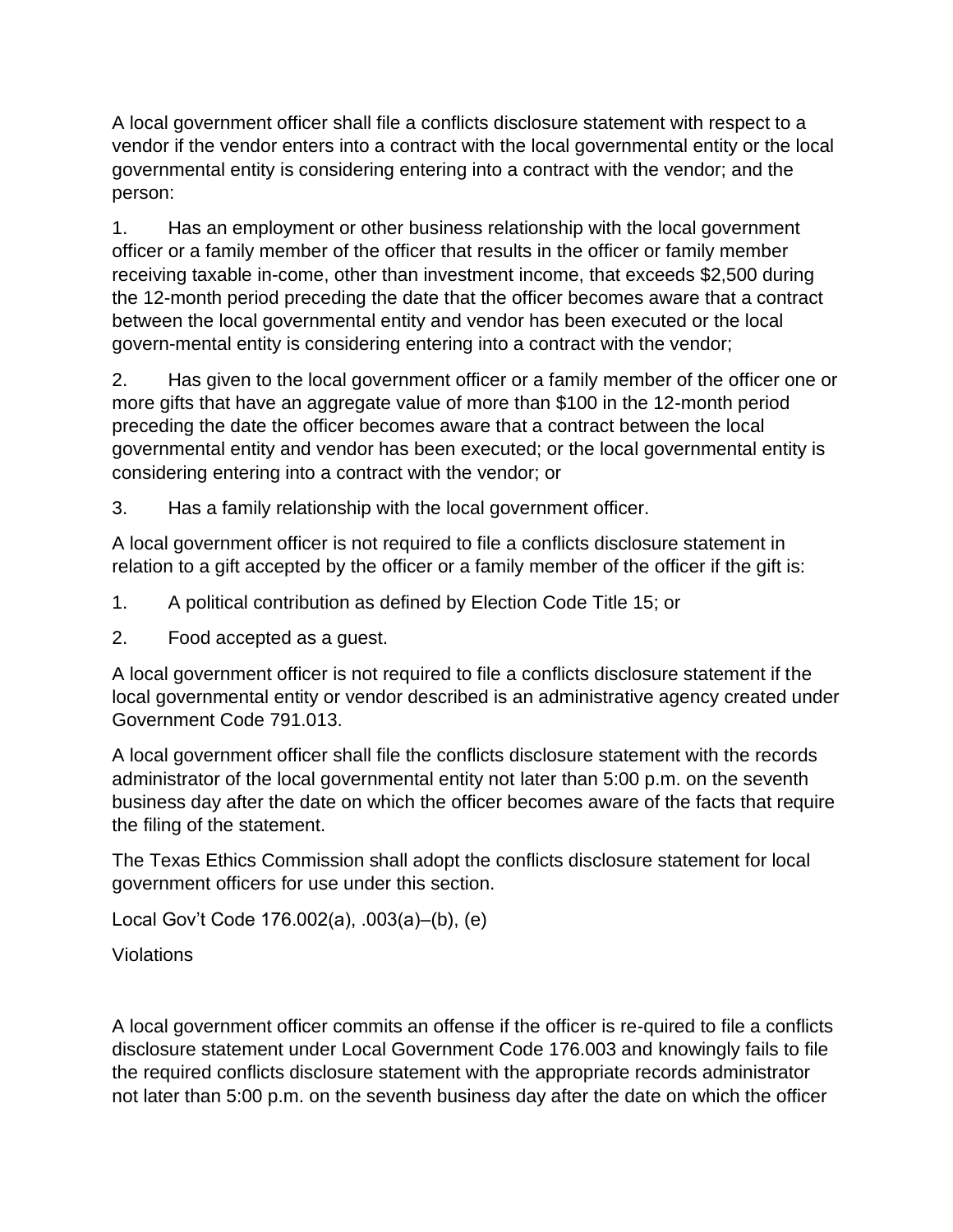becomes aware of the facts that require the filing of the statement. It is an exception to the application of the penalty that the local government officer filed the required conflicts disclosure statement not later than the seventh business day after the date the officer received notice from the local governmental entity of the alleged violation. Local Gov't Code 176.013(a), (f)

# **Definitions**

"Local Government Officer"

"Local government officer" means a member of the governing body of a local governmental entity, including a college district; a director, superintendent, administrator, president, or other person designated as the executive officer of the local governmental entity; or an agent of a local governmental entity who exercises discretion in the planning, recommending, selecting, or contracting of a vendor. Local Gov't Code 176.001(4)

# "Agent"

"Agent" means a third party who undertakes to transact some business or manage some affair for another person by the authority or on account of the other person. The term includes an employee. Local Gov't Code 176.001(1)

# "Family Member"

"Family member" means a person related to another person within the first degree by consanguinity or affinity, as described by Government Code Chapter 573, Subchapter B. [See DBE(EXHIBIT)] Local Gov't Code 176.001(2)

# "Family Relationship"

"Family relationship" means a relationship between a person and another person within the third degree by consanguinity or the second degree by affinity, as those terms are defined by Government Code Chapter 573, Subchapter B. [See DBE(EXHIBIT)] Local Gov't Code 176.001(3)

# "Vendor"

"Vendor" means a person who enters or seeks to enter into a contract with a local governmental entity. The term includes an agent of a vendor. The term includes an officer or employee of a state agency when that individual is acting in a private capacity to enter into a contract. The term does not include a state agency except for Texas Correctional Industries. Local Gov't Code 176.001(7)

## "Records Administrator"

"Records administrator" means the director, county clerk, municipal secretary, superintendent, or other person responsible for maintaining the records of the local governmental entity or another person designated by the local governmental entity to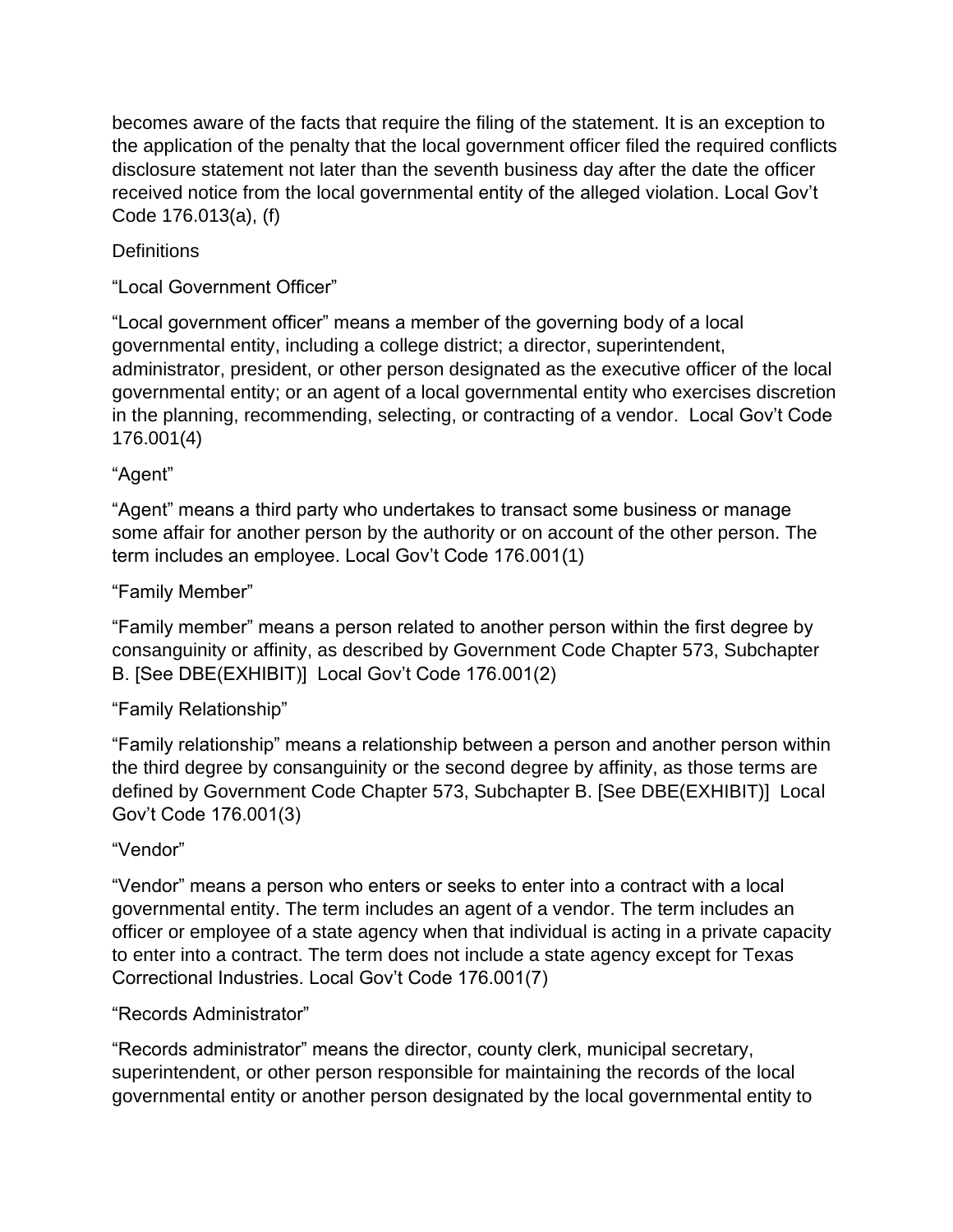maintain statements and questionnaires filed under Local Government Code Chapter 176 and perform related functions. [See CIA] Local Gov't Code 176.001(5)

"Gift"

"Gift" means a benefit offered by a person, including food, lodging, transportation, and entertainment accepted as a guest. The term does not include a benefit offered on account of kinship or a personal, professional, or business relationship independent of the official status of the recipient. Local Gov't Code 176.001(2-b)

"Investment Income"

"Investment income" means dividends, capital gains, or interest in-come generated from:

- 1. A personal or business:
- a. Checking or savings account;
- b. Share draft or share account; or
- c. Other similar account;
- 2. A personal or business investment; or
- 3. A personal or business loan.

Local Gov't Code 176.001(2-d)

Internet Posting Requirement

A local governmental entity that maintains an Internet website shall provide access to the statements and questionnaires required to be filed under Chapter 176 on that website. Local Gov't Code 176.009

Affidavit Disclosing Interest in Property

A public servant who has a legal or equitable interest in property that is to be acquired with public funds shall file an affidavit within ten days before the date on which the property is to be acquired by purchase or condemnation. The affidavit must:

- 1. State the name of the public servant;
- 2. State the public servant's office, public title, or job designation;
- 3. Fully describe the property;

4. Fully describe the nature, type, and amount of interest in the property, including the percentage of ownership interest;

5. State the date when the person acquired an interest in the property;